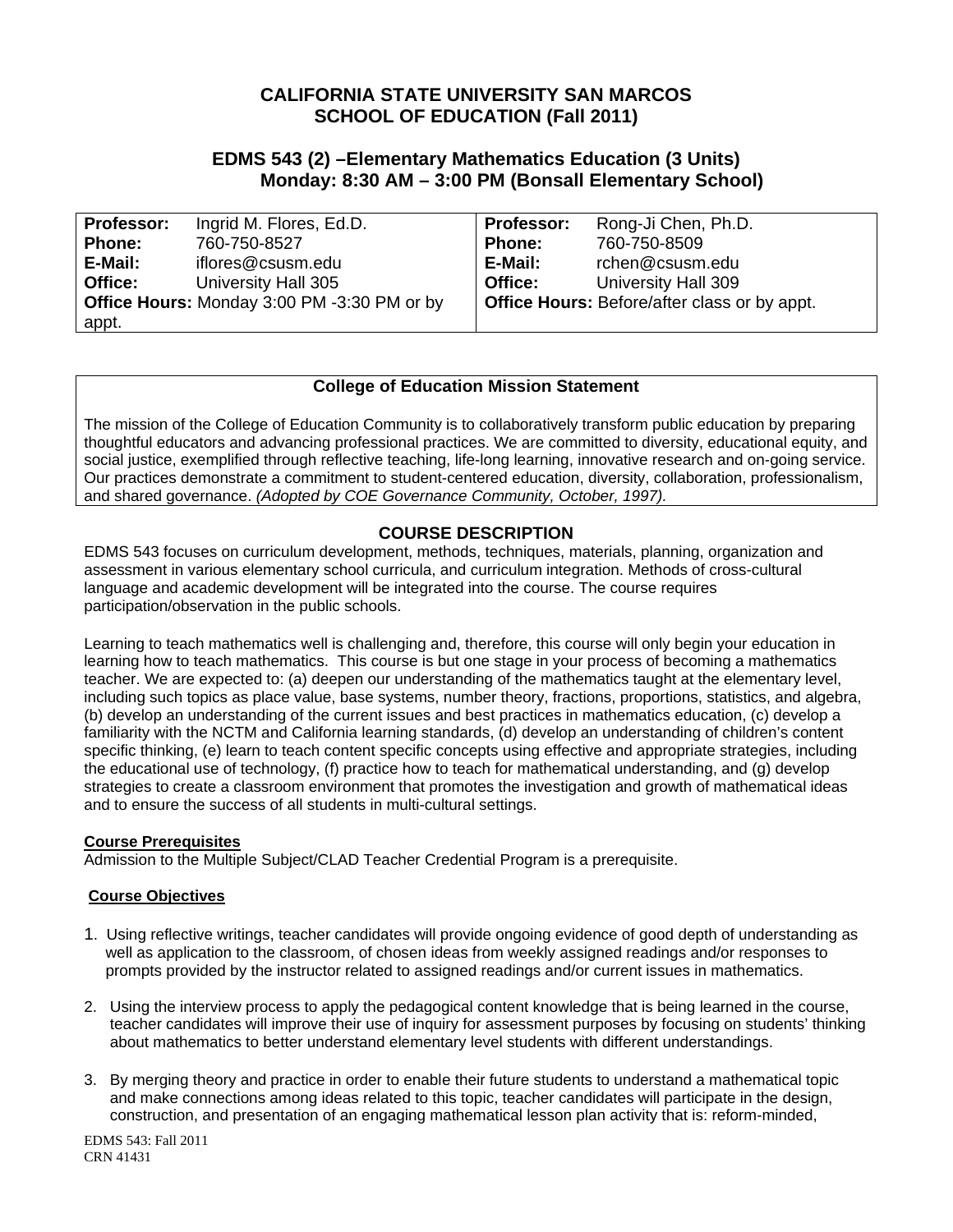hands-on, cognitively challenging, contains differentiated instruction, and focuses on students' mathematical thinking.

- 4. By compiling an effective list of resources on a predetermined math topic, teacher candidates will demonstrate evidence that they are able to provide students with access to a balanced and comprehensive mathematics curriculum that promotes and enhances student learning and understanding, and provides conceptual understanding of the logic and structure of mathematics, problem-solving skills, and computational and procedural skills.
- 5. By engaging in problem-solving contexts, students will be able to identify and select quality learning experiences for children that promote mathematical inquiry and conceptual development.
- 6. Teacher candidates will engage in coursework that leads to preparation for engaging in Teaching Performance Assessment (TPA) tasks.

## **Unique Course Requirements**

Students will be required to have access to children in a grade K-6 for the purpose of conducting a series of math interviews to learn about how children think and problem solve and for implementing and videotaping a math lesson.

## **Required Texts**

- http://wps.ablongman.com/ab\_vandewalle\_math\_6/54/13858/3547876.cw/index.html Van de Walle, J. A., Karp, K. M., & Bay-Williams, J. M. (2010). *Elementary and middle school mathematics: Teaching developmentally* (7th ed). Boston: Allyn & Bacon. ISBN: 978-0-205-57352-3 Web site for Blackline Masters suggested in the course text:
- California Department of Education (2006). *Mathematics framework for California public schools, kindergarten through grade twelve* (2006 Revised Ed.). Sacramento, CA: Author. This document can be found on the WWW at: http://www.cde.ca.gov/ci/ma/cf/documents/mathfrwkcomplete.pdf. The Web site contains a downloadable PDF file. There are also copies in the library for checkout**.**
- Author. http://www.cde.ca.gov/ci/cc/ California Department of Education (2010). *Common core state standards for Mathematics*. Sacramento, CA:
- Turnbull, A., Turnbull, R., & Wehmeyer, M. (2010). *Exceptional lives: Special education in today's schools.* (6<sup>th</sup> ed). Upper Saddle River, NJ: Pearson/Merrill. ISBN: 978-0-13-502696-0

#### **You are required to access the following Web sites and materials for this course.**

- National Council of Teachers of Mathematics (2000). *Principles and standards for school mathematics*. Reston, VA: Author. This document can be found at: http://www.nctm.org/standards/content.aspx?id=16909
- Standardized Testing and Reporting (STAR) CST Mathematics Blueprint: Standards Items (grades 2-7) http://www.cde.ca.gov/ta/tg/sr/documents/math1105.doc

#### **INFUSED COMPETENCIES**

#### **Special Education**

Consistent with the intent to offer a seamless teaching credential in the School of Education, this course will demonstrate the collaborative infusion of special education competencies that reflect inclusive educational practices.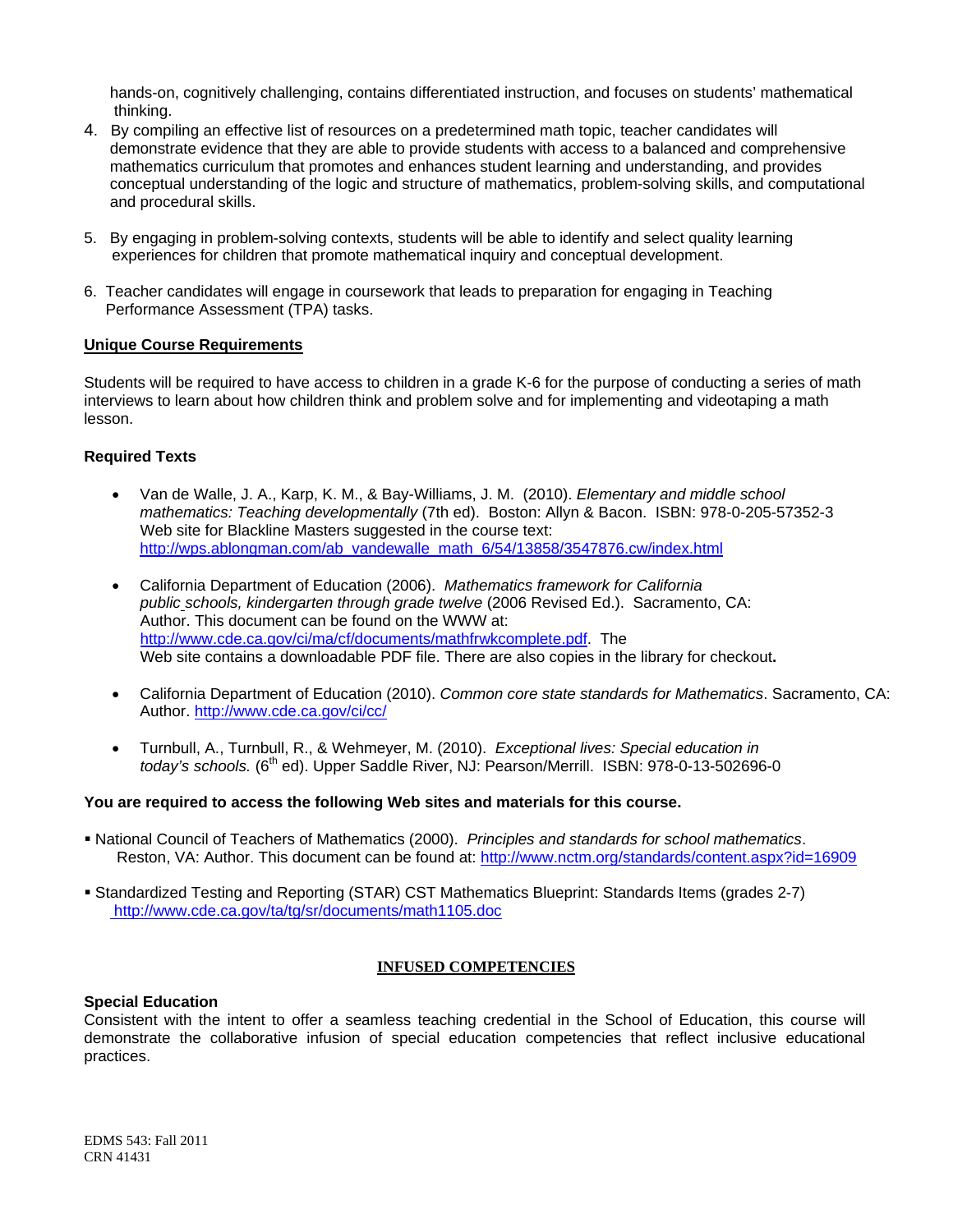## **Authorization to Teach English Learners**

 through the infusion of content and experiences within the credential program, as well as additional coursework. The CSUSM credential program has been specifically designed to prepare teachers for the diversity of languages often encountered in California public school classrooms. The authorization to teach English learners is met Students successfully completing this program receive a credential with authorization to teach English learners. *(Approved by CCTC in SB 2042 Program Standards, August 02)* 

### **Technology**

This course infuses technology competencies to prepare candidates to use technologies, emphasizing their use in both teaching practice and student learning. Students are expected to demonstrate competency in the use of various forms of technology (i.e., word processing, electronic mail, Moodle, use of the Internet, and/or multimedia presentations). Specific requirements for course assignments with regard to technology are at the discretion of the instructor. Please keep a digital copy of all assignments.

You must use your Moodle and campus email accounts for this class. The best way to contact me is by e-mail.

# **COURSE POLICIES**

## **School of Education Attendance Policy**

 possible. *(Adopted by the COE Governance Community, December, 1997).* Due to the dynamic and interactive nature of courses in the School of Education, all students are expected to attend all classes and participate actively. Absences and late arrivals/early departures will affect the final grade. At a minimum, students must attend more than 80% of class time, or s/he may not receive a passing grade for the course at the discretion of the instructor. Individual instructors may adopt more stringent attendance requirements. Should the student have extenuating circumstances, s/he should contact the instructor as soon as

For this class, if you miss one class session or are late (or leave early) more than two sessions, you cannot receive a grade of "A" and your highest possible grade is a "B". If you miss two class sessions, your highest possible grade is a "C+". **Attendance will be taken at each class session.** 

If possible, please discuss with the instructor any extenuating circumstances that will cause you to miss class prior to your absence. Absence is no excuse for not turning in assignments, as they may be sent electronically (e-mail) to the instructor if an absence arises or is anticipated. Please ensure that e-mailed assignments are sent by the start of the class session that the assignment is due. **NOTE: With few exceptions, late assignments will not be accepted.** 

#### **All University Writing Requirement**

In keeping with the All-University Writing Requirement, all 3-unit courses must have a writing component of at least 2,500 words (approximately 10 pages), which can be administered in a variety of ways. Writing requirements for this course will be met as described in the assignments.

## **Computer Use During Class Sessions**

You are welcome to use a laptop computer in class when working on class assignments, for example. However, you will need to save checking email or other personal computer use for time outside of class. Most students find it disruptive when they are focusing on class activities or listening to presentations and can hear keyboarding in the classroom. When the instructor or your cohorts are speaking or when class activities are in proceeding, your computer will not be in use. Your kind consideration is greatly appreciated by all!

# **Cell Phones**

Please turn off your cell phone before the start of each class. In addition, there will be no texting during class. It is unprofessional for teachers to use their cell phone during meetings with peers or during professional development activities (our class is considered professional development!)

### **Person-First Language**

Use "person-first" language in all written and oral assignments and discussions (e.g., "student with autism" rather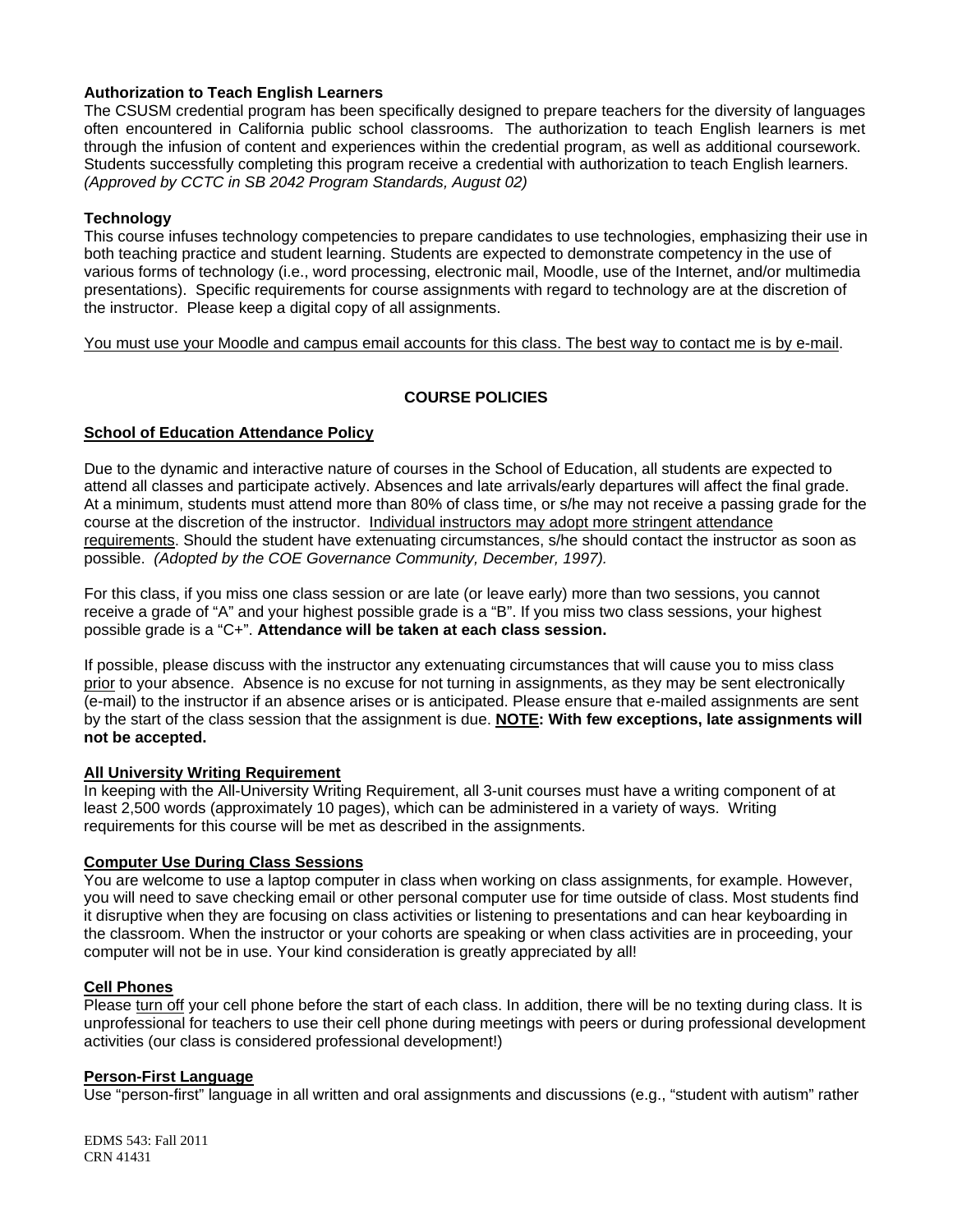than "autistic student"). Disabilities are not persons and they do not define persons, so do not replace personnouns with disability-nouns. Further, emphasize the person, not the disability, by putting the person-noun first.

## **Students With Disabilities Requiring Reasonable Accommodations**

Students must be approved for services by providing appropriate and recent documentation to the Office of Disabled Student Services (DSS). This office is located in Craven Hall 4300, and can be contacted by phone at (760) 750-4905, or TTY (760) 750-4300. Students authorized by DSS to receive reasonable accommodations should meet with their instructor during office hours or, in order to ensure confidentiality in a more private setting.

## **CSUSM Academic Honesty Policy**

"Students will be expected to adhere to standards of academic honesty and integrity, as outlined in the Student Academic Honesty Policy. All written work and oral presentation assignments must be original work. All ideas/materials that are borrowed from other sources must have appropriate references to the original sources. Any quoted material should give credit to the source and be punctuated with quotation marks. Students are responsible for honest completion of their work including examinations. There will be no tolerance for infractions. If you believe there has been an infraction by someone in the class, please bring it to the instructor's attention. The instructor reserves the right to discipline any student for academic dishonesty in accordance with the general rules and regulations of the university. Disciplinary action may include the lowering of grades and/or the assignment of a failing grade for an exam, assignment, or the class as a whole."

Incidents of Academic Dishonesty will be reported to the Dean of Students. Sanctions at the University level may include suspension or expulsion from the University.

# **Plagiarism**

As an educator, it is expected that each student will do his/her own work, and contribute equally to group projects and processes. Plagiarism or cheating is unacceptable under any circumstances. If you are in doubt about whether your work is paraphrased or plagiarized, see the Plagiarism Prevention for Students website http://library.csusm.edu/plagiarism/index.html. If there are questions about academic honesty, please consult the University catalog.

# **STUDENT LEARNING OUTCOMES**

# **Teacher Performance Expectation (TPE) Competencies**

The course objectives, assignments, and assessments have been aligned with the CTC standards for the Multiple Subject, Credential. This course is designed to help teachers seeking a California teaching credential to develop the skills, knowledge, and attitudes necessary to assist schools and district in implementing effective programs for all students. The successful candidate will be able to merge theory and practice in order to realize a comprehensive and extensive educational program for all students.

# **Teacher Performance Expectation (TPE) Competencies:**

#### **Primary Emphases**:

- TPE 1a-Subject Specific Pedagogical Skills for MS Teaching (Mathematics)
- TPE 2-Monitoring Student Learning During Instruction

#### **Secondary Emphases**:

- TPE 3-Interpretation and Use of Assessments
- TPE 4-Making Content Accessible
- TPE 5-Student Engagement
- TPE 6a-Developmentally Appropriate Practices in Grades K-3
- TPE 6b-Developmentally Appropriate Practices in Grades 4-8
- TPE 6d- Developmentally Appropriate Teaching Practices for Special Education: Teaching the Special Education Population in the General Education Environment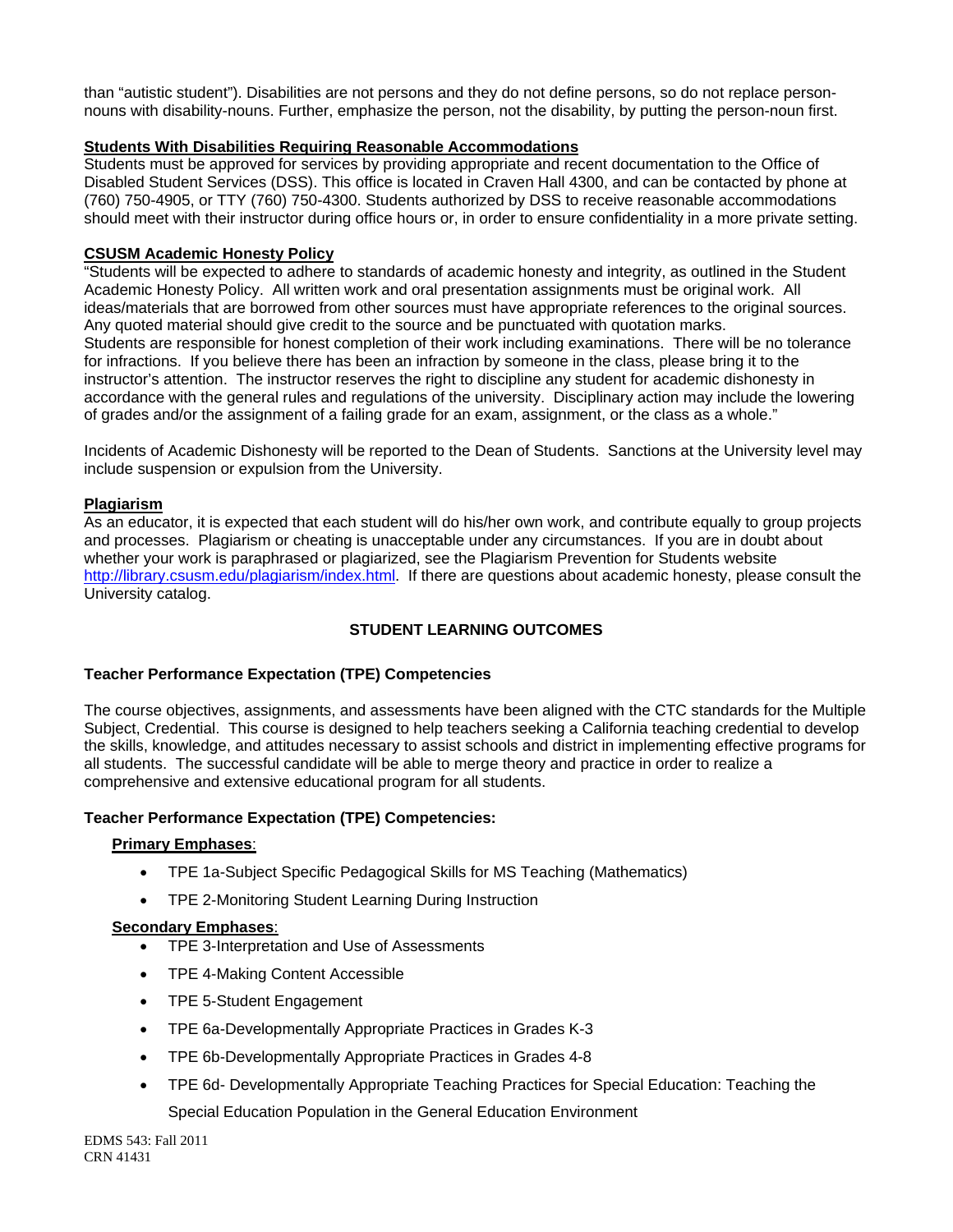- TPE 7-Teaching English Learners
- TPE 8-Learning About Students
- TPE 9-Instructional Planning
- TPE 10-Instructional Time
- TPE 11-Social Environment
- TPE 13-Professional Growth

### **California Teacher Performance Assessment (CalTPA)**

Beginning July 1, 2008 all California credential candidates must successfully complete a state-approved system of teacher performance assessment (TPA), to be embedded in the credential program of preparation. At CSUSM, this assessment system is called the CalTPA or the TPA for short.

To assist your successful completion of the TPA a series of informational seminars are offered over the course of the program. TPA related questions and logistical concerns are to be addressed during the seminars. Your attendance to TPA seminars will greatly contribute to your success on the assessment.

Additionally, SoE classes use common pedagogical language, lesson plans (lesson designs), and unit plans (unit designs) in order to support and ensure your success on the TPA and more importantly in your credential program.

The CalTPA Candidate Handbook, TPA seminar schedule, and other TPA support materials can be found on the SoE website: http://www.csusm.edu/education/CalTPA/ProgramMaterialsTPA.html

#### **COURSE REQUIREMENTS/ASSIGNMENTS**

Each written assignment is expected to have a clear organizational presentation and be free of grammar, punctuation and spelling errors. There will be a reduction in points for the above mentioned errors. Late assignments will not be accepted. Prepare carefully for class, be ready to discuss readings and assignments thoughtfully and actively participate in all class activities. Note the Description of Exemplary Students in this syllabus (p. 6).

|    | 1. Active Participation and Collaboration (all or nothing credit given)                                 | 10%    |
|----|---------------------------------------------------------------------------------------------------------|--------|
| 2. | Reading Accountability: Reflection Papers, Classroom Activities and Forum<br><b>Discussion Postings</b> | 15%    |
|    | 3. Student Math Interviews                                                                              | 20%    |
|    | 4. Mathematical Lesson Design and Mathematical Resources List                                           | $30\%$ |
|    | 5. Mathematics Learning Activity & Videotape                                                            | 15%    |
|    | 6. Problem Solving Activities and Postings                                                              | 10%    |

#### **DESCRIPTIONS OF ASSIGNMENTS**

The relative weight for each assignment is indicated as a percentage of the total course grade.

*Detailed assignment guidelines and scoring rubrics will be provided. The course calendar/topics schedule is attached to this syllabus.*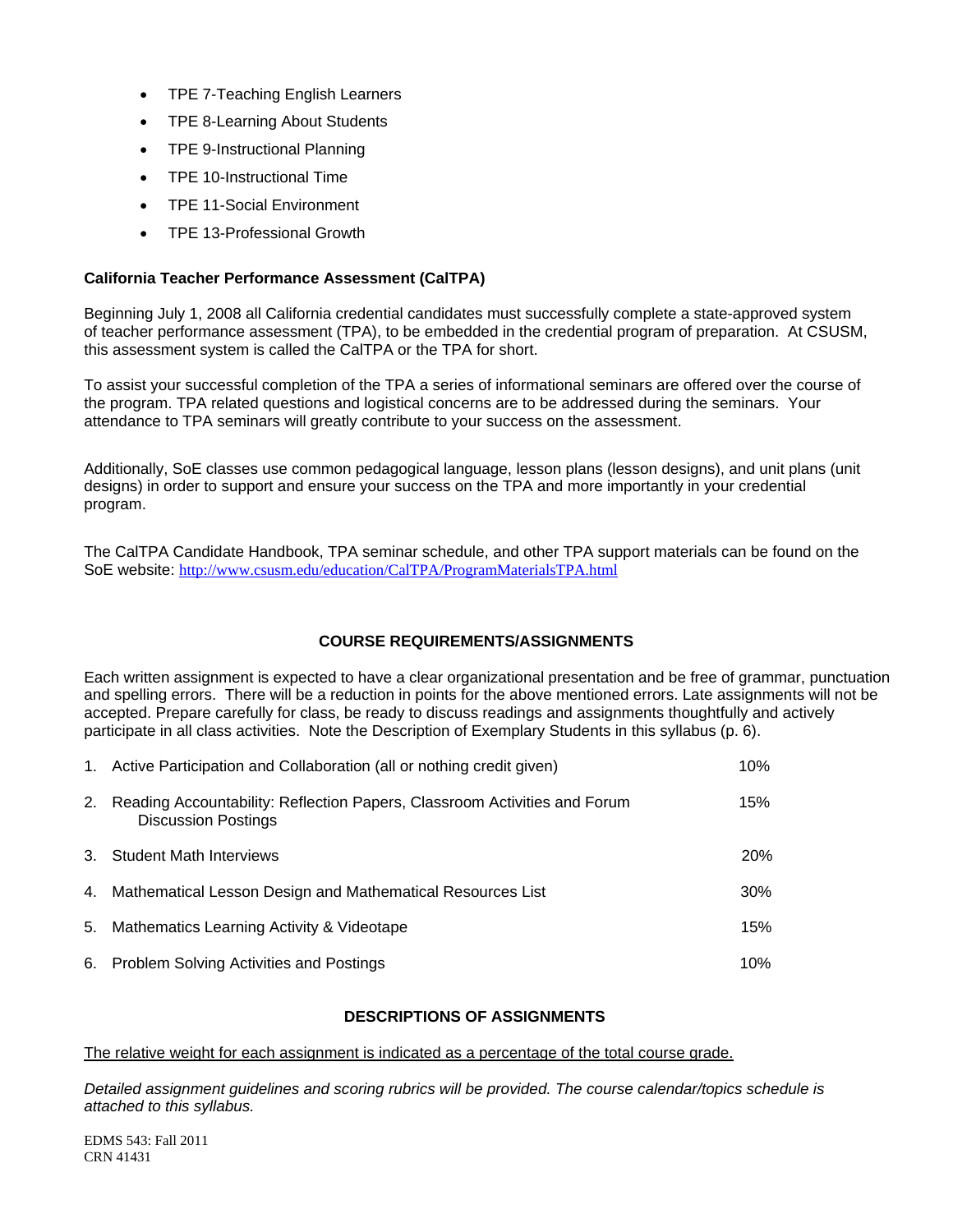## **Active Participation and Collaboration (10%) - Individual**

Defined as actively engaging and contributing in all class discussions and activities, students will be evaluated daily. You are expected to actively participate in discussions, group work, presentations, and hands-on activities throughout the course. A positive professional disposition includes a willingness to consider and discuss new ideas objectively and to exhibit curiosity, perseverance and seriousness about improving oneself as a teacher. All students are expected to exhibit professional behavior and demeanor at all times. All or nothing credit is given for this course component.

#### **Reading Accountability: Reflection Papers and Classroom Activities (15%) – Individual**  Each week students will either:

- 1) Write a "meaningful" reflection paper based on (a) the text material assigned to be read for that week OR (b) a response to a writing prompt based on the text readings OR, (c) a pressing issue in mathematics education per the instructor's guidelines.
- 2) Engage in classroom activities that are designed for students to demonstrate their understanding of the text readings

Each reflection paper and classroom activity will be worth 10 points. Reflection papers should be one full page in length (use an "11" font, line spacing of 1.5, with **only** your name and class session number as a heading on the same line). Each paper should clearly articulate your thoughts **on the assigned readings or prompts** and how you might **specifically apply** what you learned to the mathematics classroom. Please do not repeat verbatim or quote from the readings. **Other written assignments may be given that will substitute the written reflection but not the reading assignment.** These will require more than 1 page in length.

#### **Student Math Interviews (20%) - Individual Write-ups**

 *Interviewing Guidelines* and *Student Math Interviews* . You will conduct two different student interviews based on questions provided in class. Each interview is worth 10 points. For each interview, you will pose mathematical problems to any one student at a predetermined grade level. The purpose is to get you to begin thinking about students' mathematical understanding, to learn how to effectively pose questions, interpret the meaning of students' responses, and to provide you with an opportunity to interact with students. For each interview, you need to submit a report of no more than two pages (11" font, line spacing of 1.5). Please include the child's written work. You may work with a peer in the interviewing process, but each needs to write his/her own report. The following two documents can be found under "Resources" in Moodle:

#### **Mathematical Lesson Design (25%) – Partner or Small Group**

The purpose of this assignment is to help you learn how to design effective mathematical activities and lessons and to provide an opportunity for you to practice teaching mathematics. Working in small groups of 2-3 members, your team will design one standards-based lesson (approximately 35-40 minutes in length) that you will present in your cohort class.

 *with full participation from your peers.* In your lesson, you must use manipulatives, and the lesson must be differentiated. Your lesson activity must be reform-minded, hands-on, cognitively challenging, contain differentiated instruction, focus on students' mathematical thinking, AND provide the opportunity for you to gather evidence of student learning (i.e., student work that you can assess). No Bingo games for your lesson activity! *You will present your lesson to the cohort* 

A draft of the lesson should be submitted for review before the lesson is taught to students. A lesson design exemplar is available for this assignment on the Moodle web site under "Course Resources and Documents". In addition, more specific details and guidelines will be given in class. The lesson design template is attached to this syllabus.

### **Mathematical Resources List (5%) - Partner or Small Group**

You will compile a resources list related to the mathematical topic of your lesson design. The purpose is to investigate what information is available that relates to your mathematical topic**,** to compile a thorough, effective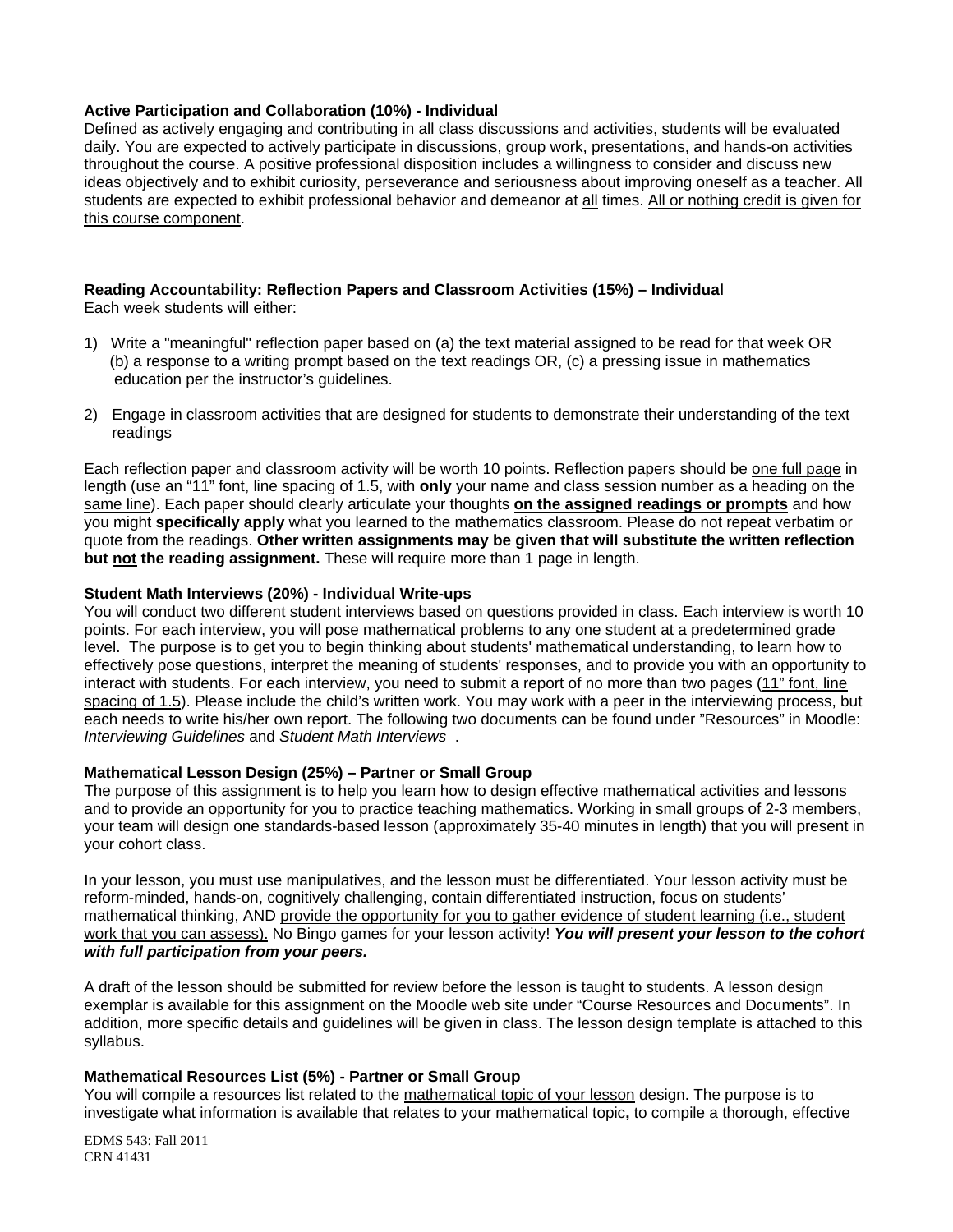list of such resources to demonstrate evidence that you are able to provide students with access to a balanced and comprehensive mathematics curriculum. More specific details will be given in class and posted to Moodle.

# **Mathematics Learning Activity (10%) (small collaborative groups)**

You will be assigned to a group of 3 class members, and the group will be assigned a mathematical topic in the elementary school curriculum K-5 as well as to a specific grade level. Your group needs to plan/design ONE 10- 15 minute learning activity in the assigned topic, and then teach the activity in our EDMS 543 class (see course schedule). Your activity requires ALL students in your cohort to participate. This is NOT a demonstration. The activity you select MUST engage students in relational learning and critical thinking (NO Bingo games!). In addition, you need to write a detailed description of the learning activity, provide teaching tips for your activity, and indicate how you will differentiate instruction in your MLA for (a) ELs, (b) one special need of your choice, and (c) early finishers. Your activity will be posted on the appropriate Moodle link (TBA) where all of your cohort's math learning activities will be available for your future teaching.

# **Mathematical Learning Activity (MLA) Implementation (5%) – Individual**

You will implement and videotape your MLA to a group of students (may be a small group) in the grade level assigned to your group. On the day your MLA topic is due in EDMS 543 (see schedule of topics in course syllabus), one person from your group will volunteer to show their videotaped activity to the cohort and the remaining group members will describe the results of their MLA implementation to the cohort.

# **Problem Solving Activities (10%)**

You and a partner will be assigned two mathematical problems/tasks that require analytical thinking and strategic planning to solve. Each problem and the strategies used to solve them are to be written out and explained as though you were explaining to another peer. Please make sure you provide an alternative way to solve each problem (two people are working on each problem, so it's very possible to solve problems in more than one way). Once the problems are solved, you are to upload both problems to Moodle (place to be posted will be given on the website and in class) for me to assess and for your peers to have access to. Each problem is worth 5% of the total course grade. Problems will be assessed on: detail of solution, clarity of explanation, and a correct solution. Partial credit may be given depending on whether your strategy explanation makes sense, is reasonable, and is on the correct path to accurate solution.

| <b>GRADING SCALE:</b> Grades for this course will be based on the following grading scale: |  |                                                  |  |  |
|--------------------------------------------------------------------------------------------|--|--------------------------------------------------|--|--|
| $A = 93\% - 100\%$ $A = 90\% - 92\%$                                                       |  | $B+ = 87\% - 89\%$ B = 83% - 86 % B = 80% - 82%  |  |  |
| $C_+ = 77\% - 79\%$ $C = 73\% - 76\%$                                                      |  | $C = 70\% - 72\%$ $D = 60\% - 69\%$ F = below 60 |  |  |

# **Exemplary "A" Students:**

- Demonstrate serious commitment to their learning, making full use of the learning opportunities available and searching out the implications of their learning for future use.
- Complete all assignments thoroughly and thoughtfully toward the goal of developing in-depth math projects.
- Make insightful connections between all assignments and their developing overall understanding of mathematical concepts; they continually question and examine concepts in a genuine spirit of inquiry.
- **Show a high level of achievement of course goals.**

# **"B" Students:**

- Simply comply with the course requirements and expectations.
- Complete all assignments, usually thoroughly and thoughtfully.
- Usually connect assignments to their developing overall understanding of mathematical concepts; may be satisfied with accepting their learning as it is received without deeply examining concepts or seeking a higher level of understanding.
- Show reasonable achievement of course goals.

# **Remember! You are required to maintain a B average (3.0 GPA) in your teacher education courses to receive a teaching credential in the State of California.**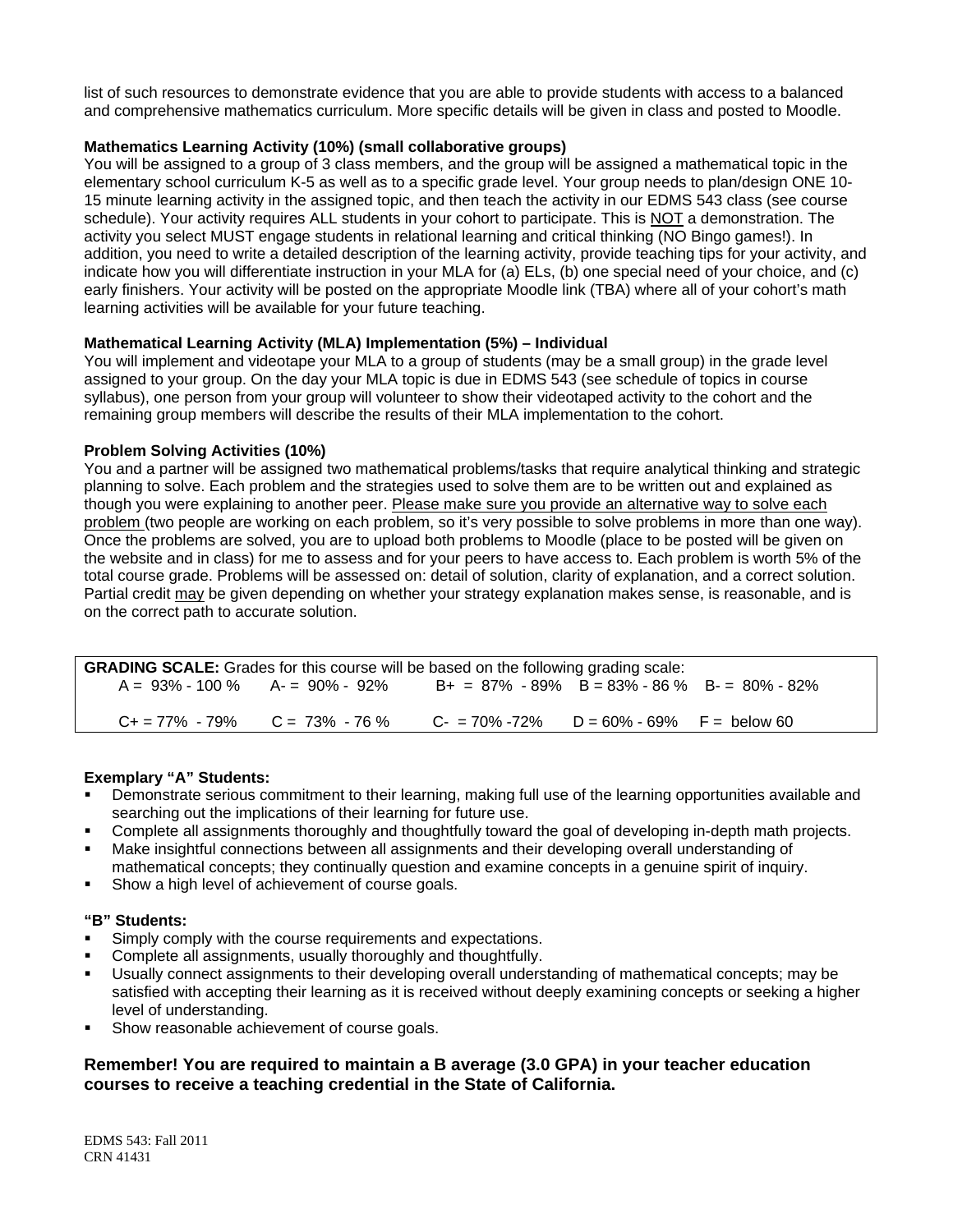|                                                                                                                                                                 |                                                                                                                                                                                                                            | ерию э <del>т</del> э                                                                                                                                                                                                    |                                                                                                                                                                                                                                  |                                                                                                                                                                                                                                 |
|-----------------------------------------------------------------------------------------------------------------------------------------------------------------|----------------------------------------------------------------------------------------------------------------------------------------------------------------------------------------------------------------------------|--------------------------------------------------------------------------------------------------------------------------------------------------------------------------------------------------------------------------|----------------------------------------------------------------------------------------------------------------------------------------------------------------------------------------------------------------------------------|---------------------------------------------------------------------------------------------------------------------------------------------------------------------------------------------------------------------------------|
|                                                                                                                                                                 | <b>Developing</b>                                                                                                                                                                                                          | <b>Nearly</b><br><b>Meets</b>                                                                                                                                                                                            | <b>Meets</b>                                                                                                                                                                                                                     | <b>Exceeds</b>                                                                                                                                                                                                                  |
| <b>TPE 1, 1a</b><br>Subject Specific<br>Pedagogical skills<br>for MS Teaching<br>Assignment<br>(Teaching<br>Mathematics in a<br>Multiple Subject<br>Assignment) | Candidates' lesson<br>design and presentation<br>demonstrates little to<br>no understanding of<br>how to teach the state<br>adopted academic<br>content standard in<br>mathematics                                         | Candidates' lesson<br>design and<br>presentation<br>demonstrates some<br>understanding of<br>how to teach the<br>state adopted<br>academic content<br>standard in<br>mathematics                                         | Candidates' lesson<br>design and<br>presentation<br>demonstrates<br>considerable<br>understanding of<br>how to teach the<br>state adopted<br>academic content<br>standard in<br>mathematics                                      | Candidates' lesson<br>design and<br>presentation<br>demonstrates<br>exceptional<br>understanding of<br>how to teach the<br>state adopted<br>academic content<br>standard in<br>mathematics                                      |
| TPE <sub>2</sub><br>Monitoring<br><b>Student Learning</b><br>During Instruction                                                                                 | Candidates' lesson<br>plan and presentation<br>demonstrates little to<br>no understanding of<br>how to monitor student<br>learning and how to<br>effectively make use of<br>this information when<br>teaching.             | Candidates' lesson<br>plan and<br>presentation<br>demonstrates some<br>understanding of<br>how to monitor<br>student learning<br>and how to<br>effectively make<br>use of this<br>information when<br>teaching.          | Candidates' lesson<br>plan and<br>presentation<br>demonstrates<br>considerable<br>understanding of<br>how to monitor<br>student learning and<br>how to effectively<br>make use of this<br>information when<br>teaching.          | Candidates' lesson<br>plan and<br>presentation<br>demonstrates<br>exceptional<br>understanding of<br>how to monitor<br>student learning and<br>how to effectively<br>make use of this<br>information when<br>teaching.          |
| TPE <sub>4</sub><br><b>Making Content</b><br>Accessible                                                                                                         | Candidates' lesson<br>design and presentation<br>will demonstrate little<br>to no understanding in<br>the use of pedagogical<br>strategies that will<br>provide all students<br>access to the<br>mathematics<br>curriculum | Candidates' lesson<br>design and<br>presentation will<br>demonstrate some<br>understanding in<br>the use of<br>pedagogical<br>strategies that will<br>provide all students<br>access to the<br>mathematics<br>curriculum | Candidates' lesson<br>design and<br>presentation will<br>demonstrate<br>considerable<br>understanding in the<br>use of pedagogical<br>strategies that will<br>provide all students<br>access to the<br>mathematics<br>curriculum | Candidates' lesson<br>design and<br>presentation will<br>demonstrate<br>exceptional<br>understanding in the<br>use of pedagogical<br>strategies that will<br>provide all students<br>access to the<br>mathematics<br>curriculum |
| TPE 6a, 6b<br>Developmentally<br>Appropriate<br>Teaching<br>Practices - Grades<br>K-3 & 4-8                                                                     | Candidates' lesson<br>design and presentation<br>will demonstrate little<br>to no understanding in<br>the use of<br>developmentally<br>appropriate teaching<br>practices.                                                  | Candidates' lesson<br>design and<br>presentation will<br>demonstrate some<br>understanding in<br>the use of<br>developmentally<br>appropriate<br>teaching practices.                                                     | Candidates' lesson<br>design and<br>presentation will<br>demonstrate<br>considerable<br>understanding in the<br>use of<br>developmentally<br>appropriate teaching<br>practices.                                                  | Candidates' lesson<br>design and<br>presentation will<br>demonstrate<br>exceptional<br>understanding in the<br>use of<br>developmentally<br>appropriate teaching<br>practices.                                                  |
| <b>Lesson Plan</b>                                                                                                                                              | Candidates' lesson<br>plan demonstrates little<br>to no understanding of<br>COE lesson plan<br>format                                                                                                                      | Candidates' lesson<br>plan demonstrates<br>some<br>understanding of<br>COE lesson plan<br>format                                                                                                                         | Candidates' lesson<br>plan demonstrates<br>considerable<br>understanding of<br>COE lesson plan<br>format                                                                                                                         | Candidates' lesson<br>plan demonstrates<br>exceptional<br>understanding of<br>COE lesson plan<br>format                                                                                                                         |

# **Lesson Design and Presentation Assignment**  EDMS 543

Secondary TPE's for this Assignment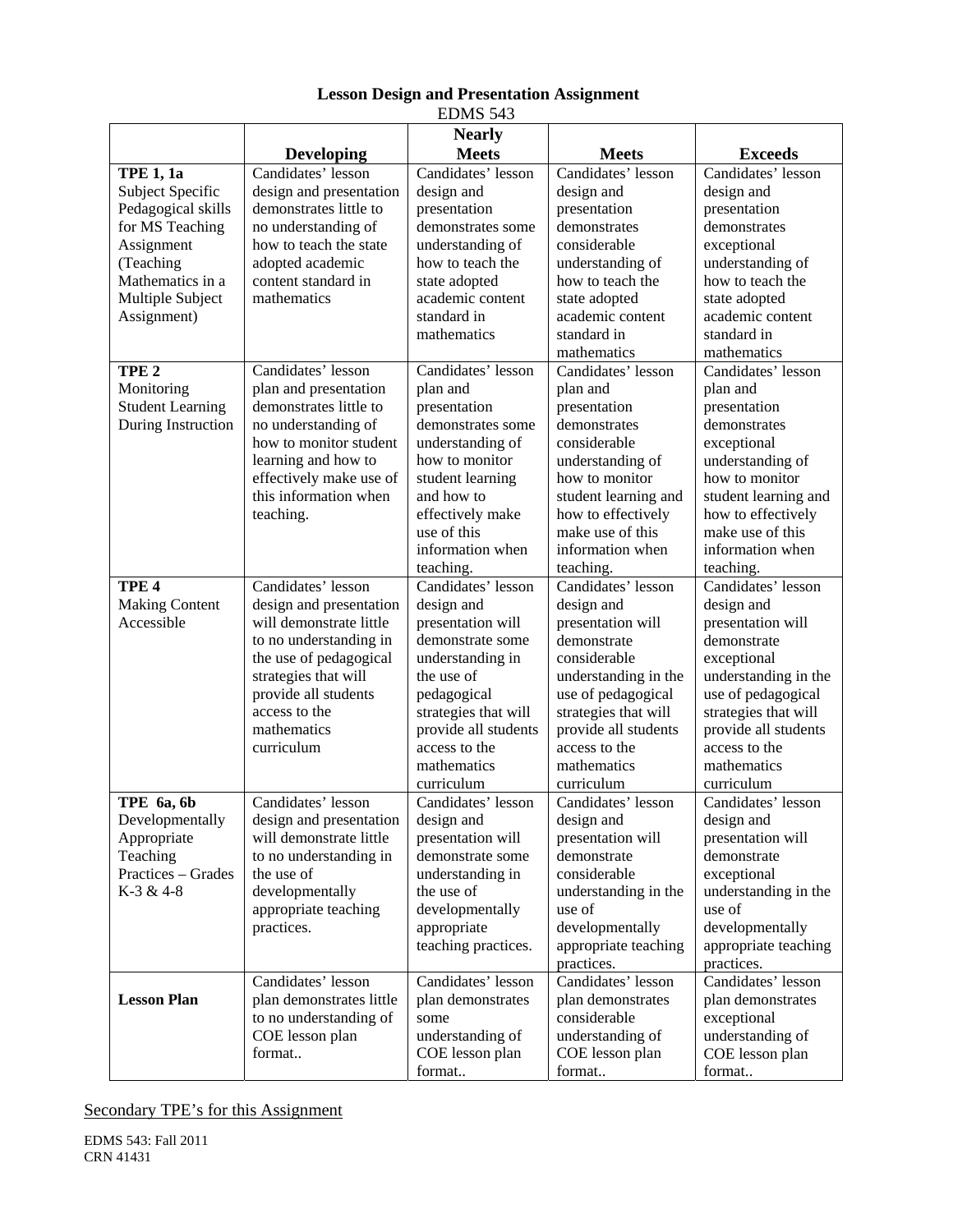- TPE 2 Monitoring Student Learning During Instruction
- $\triangleright$  TPE 5 Student Engagement
- $\triangleright$  TPE 9 Instructional Planning
- $\triangleright$  TPE 10 Instructional Time
- $\triangleright$  TPE 11 Social Environment

# **Mathematics Lesson Resources Assignment**  EDMS 543

|                       | 10                   | 15                  | 20                | 25                |
|-----------------------|----------------------|---------------------|-------------------|-------------------|
|                       | <b>Developing</b>    | <b>Nearly Meets</b> | <b>Meets</b>      | <b>Exceeds</b>    |
| TPE <sub>4</sub>      | Candidates'          | Candidates'         | Candidates'       | Candidates'       |
| <b>Making Content</b> | resources and        | resources and       | resources and     | resources and     |
| Accessible            | descriptions will    | descriptions will   | descriptions will | descriptions will |
|                       | demonstrate little   | demonstrate some    | demonstrate       | demonstrate       |
|                       | to no understanding  | understanding of    | considerable      | exceptional       |
|                       | of how               | how instructional   | understanding of  | understanding of  |
|                       | instructional        | resources can help  | how instructional | how instructional |
|                       | resources can help   | provide all         | resources can     | resources can     |
|                       | provide all students | students with       | help provide all  | help provide all  |
|                       | with access to a     | access to a         | students with     | students with     |
|                       | balanced and         | balanced and        | access to a       | access to a       |
|                       | comprehensive        | comprehensive       | balanced and      | balanced and      |
|                       | curriculum.          | curriculum.         | comprehensive     | comprehensive     |
|                       |                      |                     | curriculum.       | curriculum.       |

Secondary TPE's for this Assignment

- TPE 1a Subject-Specific Pedagogical Skills for MS Teaching Assignments (Teaching Mathematics in a MS Assignment)
- $\triangleright$  TPE 5 Student Engagement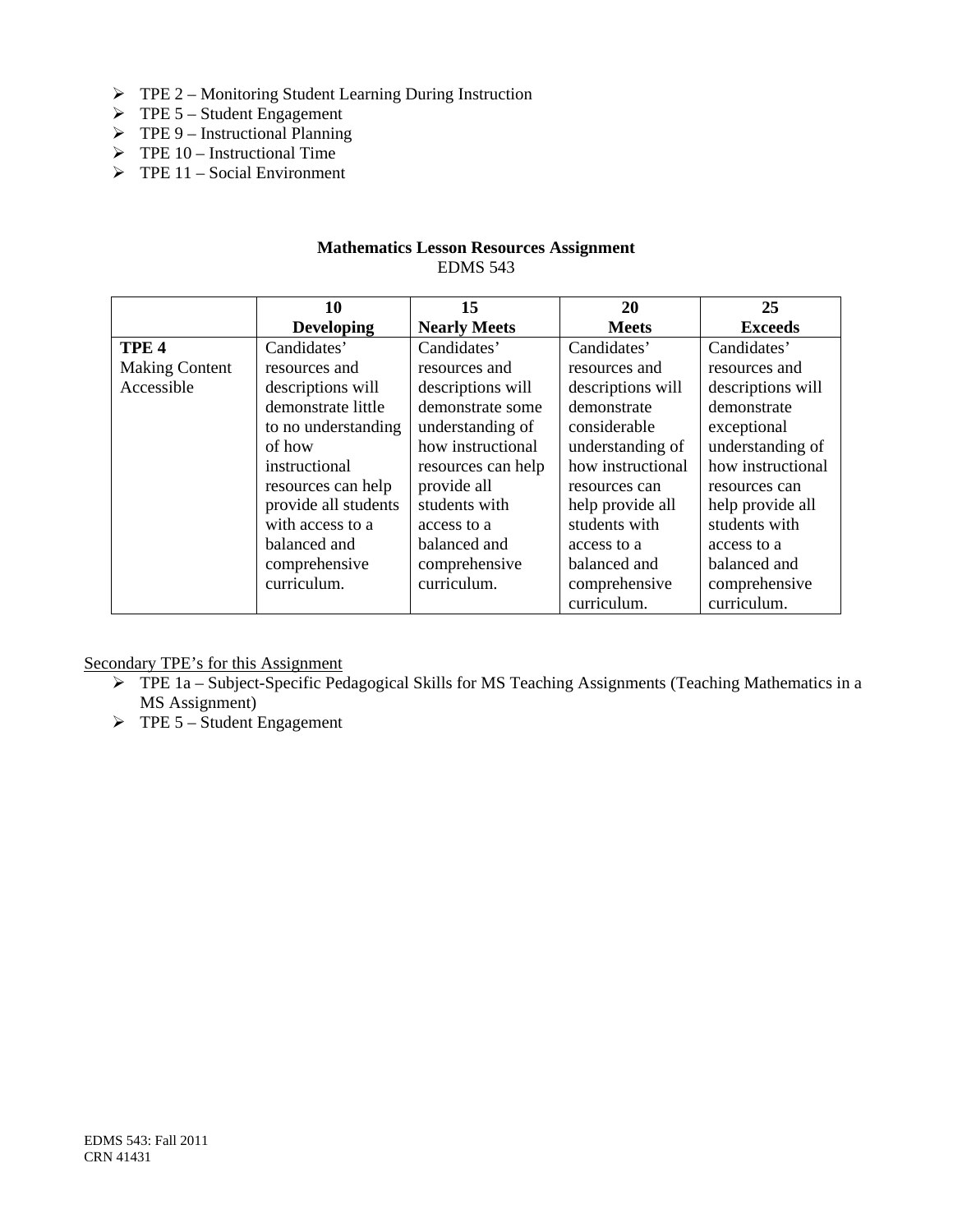|                         | 1 pts                  | 4 pts                 | 7 pts                 | 10 pts                |
|-------------------------|------------------------|-----------------------|-----------------------|-----------------------|
|                         | <b>Developing</b>      | <b>Nearly Meets</b>   | <b>Meets</b>          | <b>Exceeds</b>        |
| <b>TPE 1, 1a</b>        | Candidate's            | Candidate's           | Candidate's           | Candidate's           |
| Subject Specific        | assessment and         | assessment and        | assessment and        | assessment and        |
| Pedagogical             | recommendations        | recommendations       | recommendations       | recommendations       |
| skills for MS           | from the student       | from the student      | from the student      | from the student      |
| Teaching                | interview              | interview             | interview             | interview             |
| Assignment              | demonstrates little to | demonstrates some     | demonstrates          | demonstrates          |
| (Teaching               | no understanding of    | understanding of how  | considerable          | exceptional           |
| Mathematics in a        | how to teach the state | to teach the state    | understanding of how  | understanding of how  |
| Multiple Subject        | adopted academic       | adopted academic      | to teach the state    | to teach the state    |
| Assignment)             | content standard in    | content standard in   | adopted academic      | adopted academic      |
|                         | mathematics            | mathematics           | content standard in   | content standard in   |
|                         |                        |                       | mathematics           | mathematics           |
| TPE <sub>2</sub>        | Candidate's            | Candidate's           | Candidate's           | Candidate's           |
| Monitoring              | assessment and         | assessment and        | assessment and        | assessment and        |
| <b>Student Learning</b> | recommendations        | recommendations       | recommendations       | recommendations       |
| During                  | from the student       | from the student      | from the student      | from the student      |
| Instruction             | interview              | interview             | interview             | interview             |
|                         | demonstrates little to | demonstrates some     | demonstrates          | demonstrates          |
|                         | no understanding of    | understanding of how  | considerable          | exceptional           |
|                         | how to monitor         | to monitor student    | understanding of how  | understanding of how  |
|                         | student learning and   | learning and how to   | to monitor student    | to monitor student    |
|                         | how to effectively     | effectively make use  | learning and how to   | learning and how to   |
|                         | make use of this       | of this information   | effectively make use  | effectively make use  |
|                         | information when       | when teaching.        | of this information   | of this information   |
|                         | teaching.              |                       | when teaching.        | when teaching.        |
| TPE <sub>3</sub>        | Candidate              | Candidate             | Candidate             | Candidate             |
| Interpretation          | demonstrates little to | demonstrates some     | demonstrates          | demonstrates          |
| and Use of              | no understanding of    | understanding of how  | considerable          | exceptional           |
| Assessments             | how to effectively     | to effectively assess | understanding of how  | understanding of how  |
|                         | assess students'       | students' content     | to effectively assess | to effectively assess |
|                         | content knowledge      | knowledge through     | students' content     | students' content     |
|                         | through the use of     | the use of student    | knowledge through     | knowledge through     |
|                         | student interviews.    | interviews.           | the use of student    | the use of student    |
|                         |                        |                       | interviews.           | interviews.           |
|                         |                        |                       |                       |                       |
| TPE <sub>4</sub>        | Candidate's            | Candidate's           | Candidate's           | Candidate's           |
| <b>Making Content</b>   | recommendations        | recommendations       | recommendations       | recommendations       |
| Accessible              | from the student       | from the student      | from the student      | from the student      |
|                         | interview              | interview             | interview             | interview             |
|                         | demonstrates little to | demonstrates some     | demonstrates          | demonstrates          |
|                         | no understanding in    | understanding in the  | considerable          | exceptional           |
|                         | the use of             | use of pedagogical    | understanding in the  | understanding in the  |
|                         | pedagogical            | strategies that will  | use of pedagogical    | use of pedagogical    |
|                         | strategies that will   | provide all students  | strategies that will  | strategies that will  |
|                         | provide all students   | access to the         | provide all students  | provide all students  |
|                         | access to the          | mathematics           | access to the         | access to the         |
|                         | mathematics            | curriculum            | mathematics           | mathematics           |
|                         | curriculum             |                       | curriculum            | curriculum            |

Student Interviews Assignment: EDMS 543

Secondary TPE's for this Assignment

 $\triangleright$  TPE 5 – Student Engagement

 $\triangleright$  TPE 6, 6a, 6b – Developmentally Appropriate Practices in Grades K-3 & Grades 4-8.

 $\triangleright$  TPE 8 – Learning about Students and TPE 9 – Instructional Planning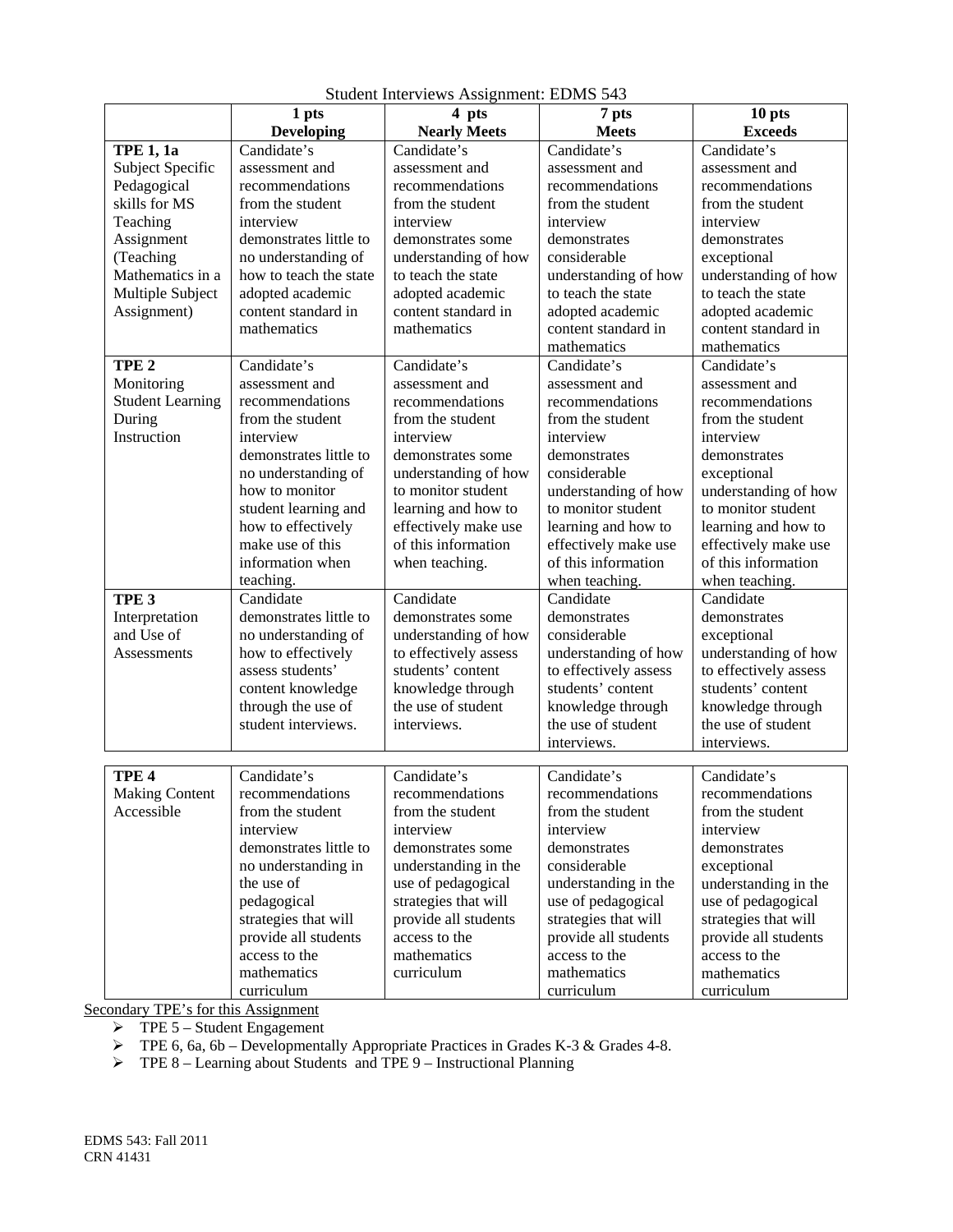### **Lesson Design Elements**

#### **Elements of the learning experience**

**Lesson Title**: What is the title of your lesson?

**Grade Level:** 

**Content Area:** *Mathematics* 

 **Subject Matter:** *Number Sense, Measurement and Geometry, Algebra and Functions, Statistics, Data Analysis and Probability, Mathematical Reasoning* 

**Time period for the learning experience:** 

\_\_\_\_\_\_\_\_\_\_\_".

**California Mathematics Content Standards**: *State-adopted content standards* 

**Lesson objective(s) based on the content standards**: What do you want students to be able to do as a result of active engagement and learning in your lesson? What do you want students to know when the lesson investigation is finished? Write in complete sentences. Use an action verb and explain how students will demonstrate their new knowledge and understanding.

Example: "The student will demonstrate understanding of \_\_\_\_\_\_\_\_\_\_\_." Or, "The student will be able to

**Mathematical Concept(s):** What are you trying to teach? What big idea(s) is/are the focus of your lesson? Do not say, "The students will \_\_\_\_\_\_\_\_\_." (That is an objective, not a concept.)

*Example: In the set model for fractions, the whole is understood to be a set of objects and subsets of the whole make up fractional parts.* 

**Class Description -** For the purpose of this assignment, the class description must include English Learners, Special Education students and GATE students. Individualize this section based on your own assigned classroom.

> *Type of class (self contained, subject specific), time of year, general background of students learning in relationship to new learning (challenges and prior learning)*

*English Learners: Special education: GATE student: Regular education:* 

### **Developmental needs of the students at this age**

*Learning needs and developmental, age-appropriate skills needed by your students based on grade level.* 

**Student Groupings**: *How will you group students for instruction?* 

**Materials/Resources/Technology:** *What does the teacher need? What do the students need? Materials should include lists of supplies that will be needed to present this lesson.* 

#### **Assessment Plan**

**Note:** Goals/objectives that will be assessed are based on the content standards and are tied to the Big Idea(s) (concepts) in your lesson.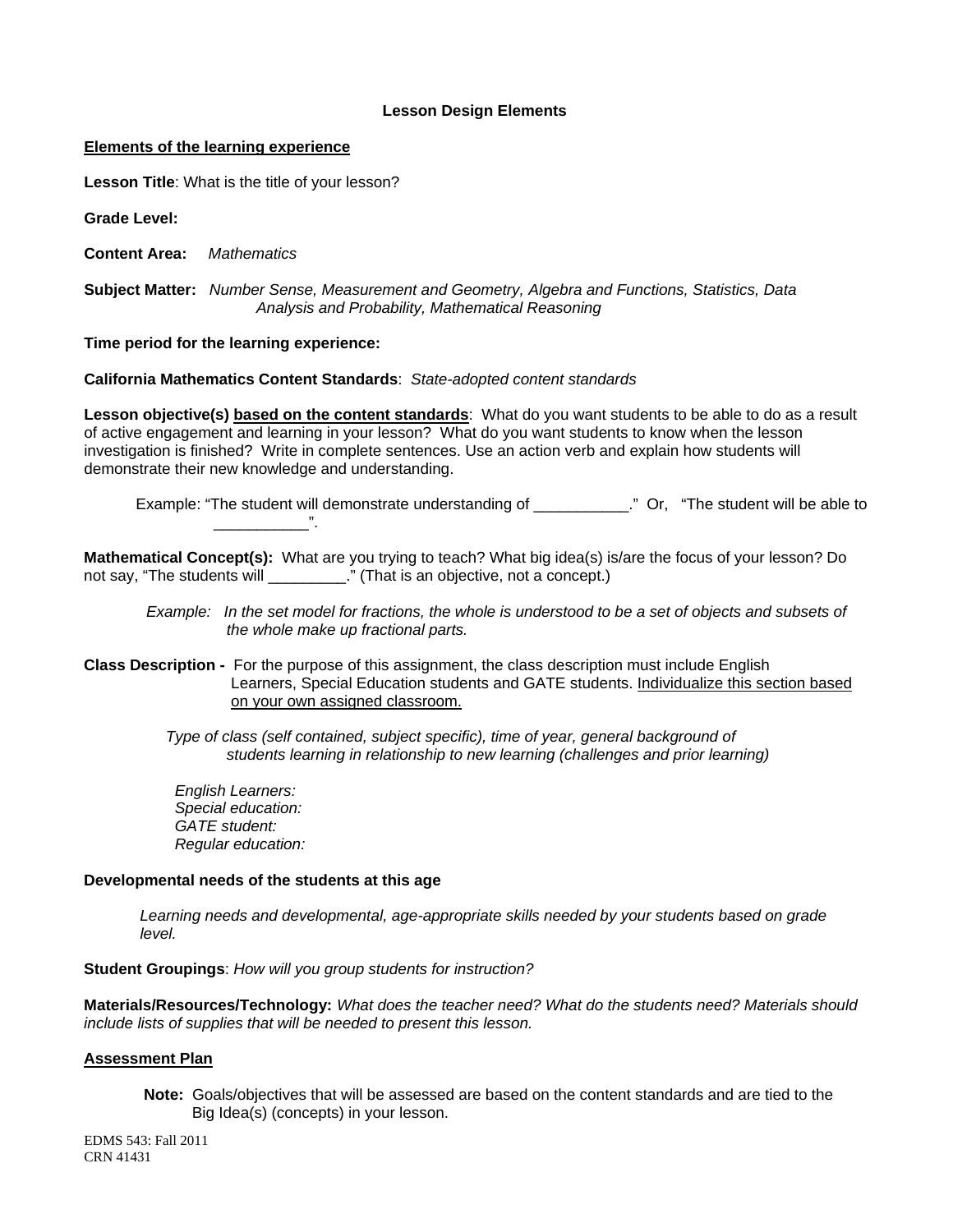*Types of assessment: Prior knowledge (pre assessment), Formative (progress monitoring), Summative (final product)*

 *Description and Purpose of each Assessment Type listed above* 

 *Feedback strategies: How students will be informed of specific successes and challenges?*

 *Description & Purpose of Differentiated/Adapted Assessment Methods for ONE of the following students:* 

- *English Learner*
- *Learner with Special Needs* 
	- *Learning Disability* 
		- *Physical Disability*
- *GATE Student/Advanced Learners/Accelerated Learner*

*How general assessment results will be used to inform instruction:* 

## **Criteria for Assessment**

What benchmark criteria will you use to grade the assessment? How will you know if a student has successfully completed the assessment and accomplished the learning goals? What will they do to show you they have succeeded?

**NOTE:** Criteria are based on the science content standards and the learning goals/objectives in your lesson.

**Lesson Activities**: Address the subject matter lesson objectives (tied to math content standards and developmental needs of the students described.

| <b>Instructional Strategies-</b>                                                          | <b>Student Activities -</b>                                                                         |
|-------------------------------------------------------------------------------------------|-----------------------------------------------------------------------------------------------------|
| What the teacher does during the instruction.                                             | What the students do during the lesson and<br>independent practice.                                 |
| Opening the Lesson/ INTO = Before                                                         |                                                                                                     |
| Anticipatory Set - How will you motivate and focus                                        | What will the students do?                                                                          |
| students? What prior knowledge do students need?                                          |                                                                                                     |
| Process/Steps of Instruction/ THROUGH = During                                            | For each of the steps of instruction (what the teacher<br>does), describe what the students will do |
| How will you describe and model skills/tasks?<br>1.                                       |                                                                                                     |
| How will you explain the mathematical concept(s)?<br>2.                                   |                                                                                                     |
| How will teach to the objective(s)?<br>3.                                                 |                                                                                                     |
| How will you actively involve all students?<br>4.                                         |                                                                                                     |
| How will you structure opportunities for the<br>5.                                        |                                                                                                     |
| students to practice in class with support?                                               |                                                                                                     |
| How will you check for students' understanding?<br>6.                                     |                                                                                                     |
| How will you structure opportunities for the<br>7.<br>students to practice independently? |                                                                                                     |
| How will you ensure that the independent practice<br>8.                                   |                                                                                                     |
| is at the appropriate level of difficulty for the                                         |                                                                                                     |
| various students?                                                                         |                                                                                                     |
| Closure: How will you have students summarize<br>9.                                       |                                                                                                     |
| their learning?                                                                           |                                                                                                     |
| 10. How will you assess that students have met the<br>learning objectives?                |                                                                                                     |
| 11. What will your interventions consist of if the                                        |                                                                                                     |
| learning objectives are not being met?                                                    |                                                                                                     |
|                                                                                           |                                                                                                     |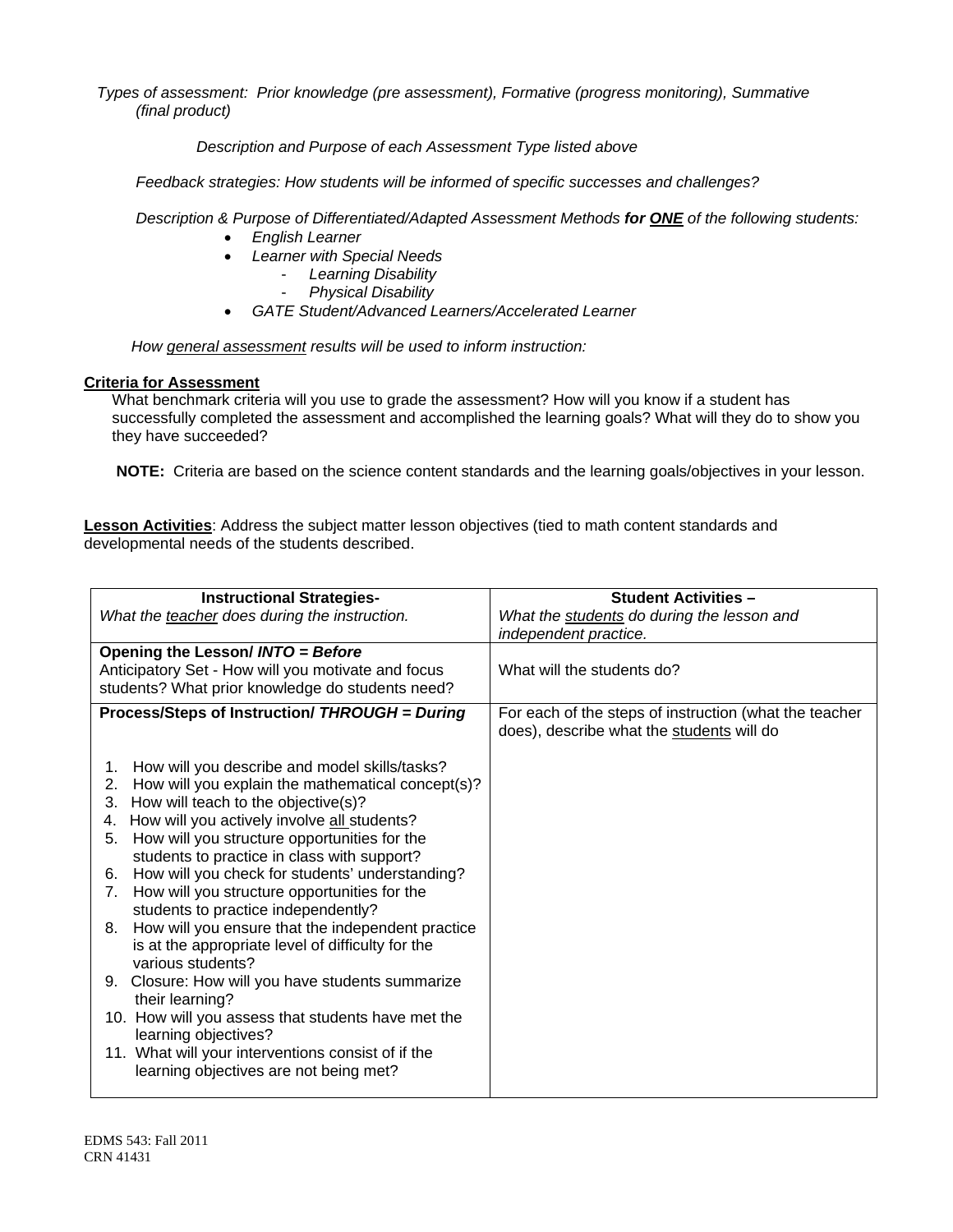# **After the Lesson /***BEYOND = After*

**Transfer:** How will you structure opportunities for What will the students do? students to continue learning/practice and transfer learning after the lesson?

## **Description & Purpose of Differentiated/Adapted Instructional Methods for ONE of the following students:**

- *English Learner*
- *Learner with Special Needs*
	- *Learning Disability* 
		- *Physical Disability*
- *GATE Student/Advanced Learners/Accelerated Learner*

#### **Rationale for Instructional Strategies:**

Why are the instructional strategies, student activities and resources appropriate for this class, (based on content and student development)?

### **Note: A Mathematics Resources List as indicated in this syllabus will be turned in as a separate document.**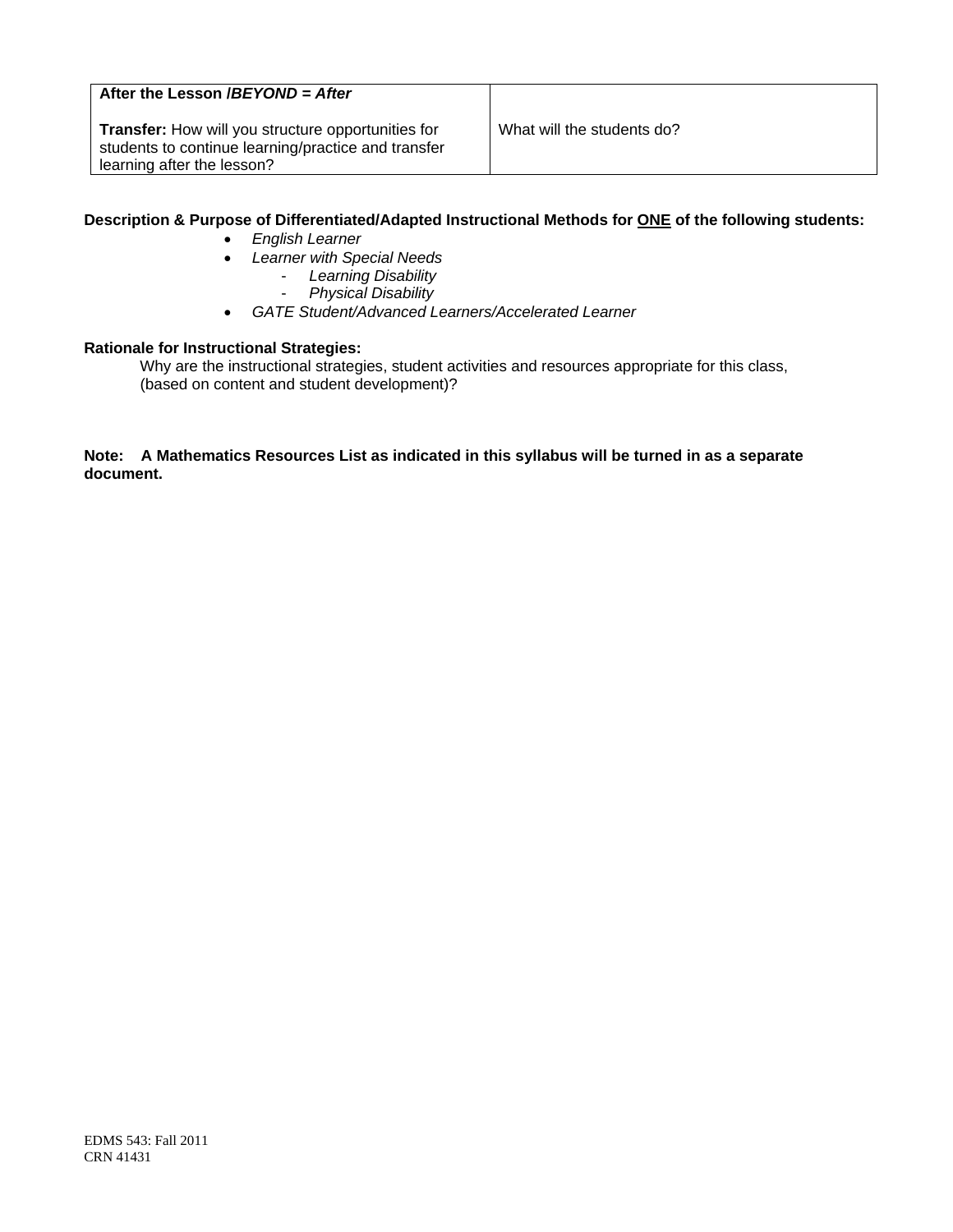| <b>Tentative* Course Schedule: Fall 2011</b> |
|----------------------------------------------|
|----------------------------------------------|

| <b>DATE</b> | Tenduve<br>Course Beneguie. Fail 2011<br>EDMS 543 COURSE TOPICS & ASSIGNMENTS (M)                                                                    | <b>READINGS (Text and Other Sources)</b>                             |
|-------------|------------------------------------------------------------------------------------------------------------------------------------------------------|----------------------------------------------------------------------|
| 8/29/11     | Introduction to Mathematics Education                                                                                                                | 1- Teaching Mathematics in the Era of the                            |
|             | What doe it mean to "do mathematics"? (Big picture)                                                                                                  | <b>NCTM</b> Standards                                                |
|             | Characteristics of Effective Classrooms: Overview of Instructional Practices                                                                         |                                                                      |
|             | Developing understanding-How do kids learn?                                                                                                          | 2 - Exploring What It Means to Know and Do<br>Mathematics            |
|             |                                                                                                                                                      |                                                                      |
|             | Problem solving in the mathematics classroom                                                                                                         | 3 - Teaching Through Problem Solving                                 |
|             | <b>Overview of Mathematics Content Standards for CA Public Schools</b>                                                                               |                                                                      |
| 9/12/11     | <b>Lesson Planning</b>                                                                                                                               | 4 - Planning in the Problem- Based Classroom                         |
|             | - Conceptual vs. procedural knowledge                                                                                                                |                                                                      |
|             | - Introduction to Cognitively Guided Instruction (CGI)                                                                                               |                                                                      |
|             | - Assessment – Connecting instruction to assessment                                                                                                  | 5 - Building Assessment into Instruction                             |
| ***         | <b>Student Math Interviews</b>                                                                                                                       |                                                                      |
|             | <b>Group presentations of assigned standards</b>                                                                                                     |                                                                      |
| 9/19/11     | Special Populations: Creating Inclusive Mathematics Classrooms                                                                                       | 6 - Teaching Mathematics Equitably to                                |
|             |                                                                                                                                                      | All Children                                                         |
|             | Article summary/critique on Math and Special Populations due                                                                                         | Journal article on math & special needs                              |
|             | Number Sense I: What it means and how we can help children develop it.                                                                               | 8 - Developing Early Number Concepts                                 |
|             | PRACTICE INTERVIEW DUE                                                                                                                               | and Number Sense                                                     |
| 9/26/11     | Number Sense II:                                                                                                                                     | 9 - Developing Meanings for the Operations                           |
|             | Classification of word problems for addition, subtraction, multiplication,                                                                           |                                                                      |
|             | and division.                                                                                                                                        |                                                                      |
|             | Constructing efficient mental tools for fact mastery.                                                                                                | 10 - Helping Children Master the Basic Facts                         |
|             | <b>Number Sense III:</b>                                                                                                                             |                                                                      |
|             | How do we promote understanding of place value?                                                                                                      | 11 - Developing Whole-Number Place-Value                             |
|             | <b>Place Value Interview due</b><br><b>Place Value Learning Activities</b>                                                                           | Concepts                                                             |
| 10/03/11    | Number Sense IV:                                                                                                                                     | 12 – Developing Strategies for Whole Number                          |
|             | Developing flexible methods of computation/mental strategies/estimation.                                                                             | Computation                                                          |
|             | Error Patterns in Computation                                                                                                                        |                                                                      |
| $***1$      | Add/Subtraction OR Multiplication/Division classroom presentation                                                                                    |                                                                      |
|             | (Number Sense)                                                                                                                                       |                                                                      |
|             | Addition/Subtraction OR Multiplication/Division interview due (turn in                                                                               |                                                                      |
|             | <b>Add/Sub &amp; Multip/Div Learning Activities</b><br>only one interview)<br>Algebraic Reasoning and Functions - Exploring patterns, variables, and | 14 - Algebraic Thinking: Generalizations,<br>Patterns, and Functions |
|             |                                                                                                                                                      |                                                                      |
| $***2$      | equations.                                                                                                                                           | 23 - Developing Concepts of Exponents,                               |
|             | Algebra classroom presentation                                                                                                                       | Integers, and Real Numbers                                           |
| 10/10/11    | Algebra interview due<br><b>Algebra Learning Activities</b><br><b>Fractions I:</b>                                                                   |                                                                      |
|             |                                                                                                                                                      | 15 - Developing Fraction Concepts                                    |
| $***3$      | Constructing understanding of fractions; fraction computation<br>Fraction classroom presentation #1 (grades K-4 lesson choice)                       | 16 - Developing Strategies for Fraction<br>Computation               |
|             | <b>Fractions interview due</b><br><b>Fractions Learning Activities (K-4)</b>                                                                         |                                                                      |
|             |                                                                                                                                                      | 17 – Developing Concepts of Decimals and                             |
|             | <b>Fractions Learning Activities (5-8)</b><br><b>Fractions II:</b>                                                                                   | Percents                                                             |
| $***4$      | Fraction classroom presentation #2 (grades 5-8 lesson choice)                                                                                        | 18 - Proportional Reasoning                                          |
| 10/17/11    | Measurement - Customary and metric system                                                                                                            | 19 - Developing Measurement Concepts                                 |
| $***5$      | <b>Measurement classroom presentation</b>                                                                                                            |                                                                      |
|             | <b>Measurement interview due</b><br><b>Measurement Learning Activities</b>                                                                           |                                                                      |
|             | Geometry – Developing geometric reasoning and spatial sense                                                                                          | 20 - Geometric Thinking and Geometric                                |
| $***6$      | <b>Geometry classroom presentation</b>                                                                                                               | Concepts                                                             |
|             | <b>Geometry interview due</b><br><b>Geometry Learning Activities</b>                                                                                 |                                                                      |
| 10/24/11    | Probability & Data Analysis - Developing meaningful experiences in                                                                                   | 21 - Developing Concepts of Data Analysis                            |
|             | gathering and displaying statistical data.                                                                                                           |                                                                      |
|             | Exploring concepts of chance, simple and independent events.                                                                                         | 22 – Exploring Concepts of Probability                               |
| $***7$      | Probability & Data Analysis classroom presentation                                                                                                   |                                                                      |
|             | Probability & Data Analysis interview due                                                                                                            |                                                                      |
|             | <b>Probability Learning Activities</b>                                                                                                               |                                                                      |
|             | Assessment - This competency will be infused throughout the course. Use                                                                              | 5 - Building Assessment into Instruction                             |
|             | this chapter as one reference for planning instruction.                                                                                              |                                                                      |
|             | Technology - This competency will be infused throughout the course. Use                                                                              | 7 – Using Technology to Teach Mathematics                            |
|             | this chapter as an ongoing reference.                                                                                                                |                                                                      |

 **\* NOTE: While this syllabus is carefully planned, it may be modified or adjusted at any time in response to the learning needs of the class.**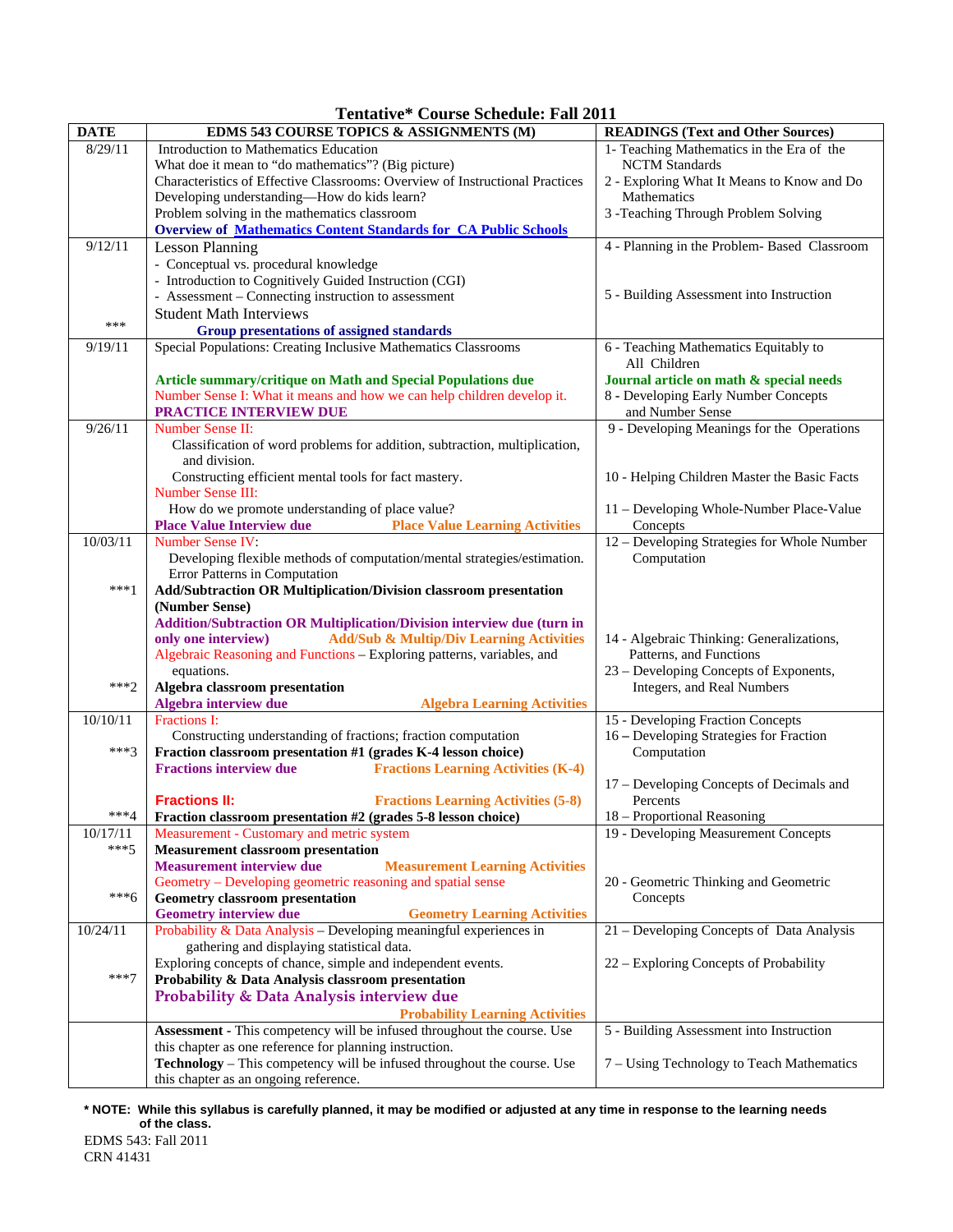# **PROBLEM-BASED THREE-PART LESSON INSTRUCTIONAL MODEL**

Problem-centered teaching opens the mathematics classroom to exploring, conjecturing, reasoning, and communication. This model is very different from the "transmission" model in which teachers tell students facts and demonstrate procedures and then students memorize the facts and practice the procedures. This model looks at instruction in three phases: launching, explore, and summary.

## **Launch (Before)**

In the first phase, the teacher launches the problem with the whole class. This involves helping students understand the problem setting, the mathematical context, and the challenge. The following questions can help the teacher prepare for the launch:

- What are students expected to do?
- What do the students need to know to understand the context of story and the challenge of the problem?
- What difficulties can I foresee for students?
- How can I keep from giving away too much of the problem?

The launch phase is also the time when the teacher introduces new ideas, clarifies definitions, reviews old concepts, and connects the problem to past experiences of the student. It is critical that, while giving students a clear picture of what is expected, the teacher leaves the potential of the task intact. He or she must be careful not to tell too much and lower the challenge of the task to something routine or to cut off the rich array of strategies that may evolve from an open launch of the problem.

## **Explore (During)**

In the explore phase, students work individually, in pairs, in small groups, or occasionally as a whole class to solve the problem. As they work, they gather data, share ideas, look for patterns, make conjectures, and develop problem-solving strategies. It is inevitable that students will exhibit variation in their progress. The teacher's role during this phase is to move about the classroom, to observe individual performance, and to select specific student work samples to be shared during the summary phase. The teacher helps students persevere in their work and differentiate their work by asking appropriate questions and providing confirmation and redirection where needed. For students who are interested in and capable of deeper investigation, the teacher may provide additional challenges related to the problem. Although it is imperative that all students be given enough time and opportunity to thoroughly work on the problem, it is not always necessary for every student to finish the problem at this time.

The following questions can help the teacher prepare for the explore phase:

- How will I organize the students to explore this problem? (Individuals? Pairs? Groups? Whole class?)
- What materials will students need?
- How should students record and report their work?
- . What different strategies can I anticipate they might use?
- What questions can I ask to encourage student conversations, thinking, and learning?
- What questions can I ask to focus their thinking if they become frustrated?
- What questions can I ask to challenge students if the initial question is "answered"?

### **Summary (After)**

The summary phase of instruction begins when students have gathered sufficient data or made sufficient progress toward solving the problem. In this phase, students discuss their solutions as well as the strategies they used to approach the problem, organize the data, and find the solution. During the discussion, the teacher helps students enhance their understanding of the mathematics in the problem and guide them in refining their strategies into efficient, effective problem-solving techniques.

Although the summary discussion is led by the teacher who has collected specific student work samples he or she would like shared, students play a significant role. Ideally, they should pose conjectures, question each other, EDMS 543: Fall 2011 CRN 41431